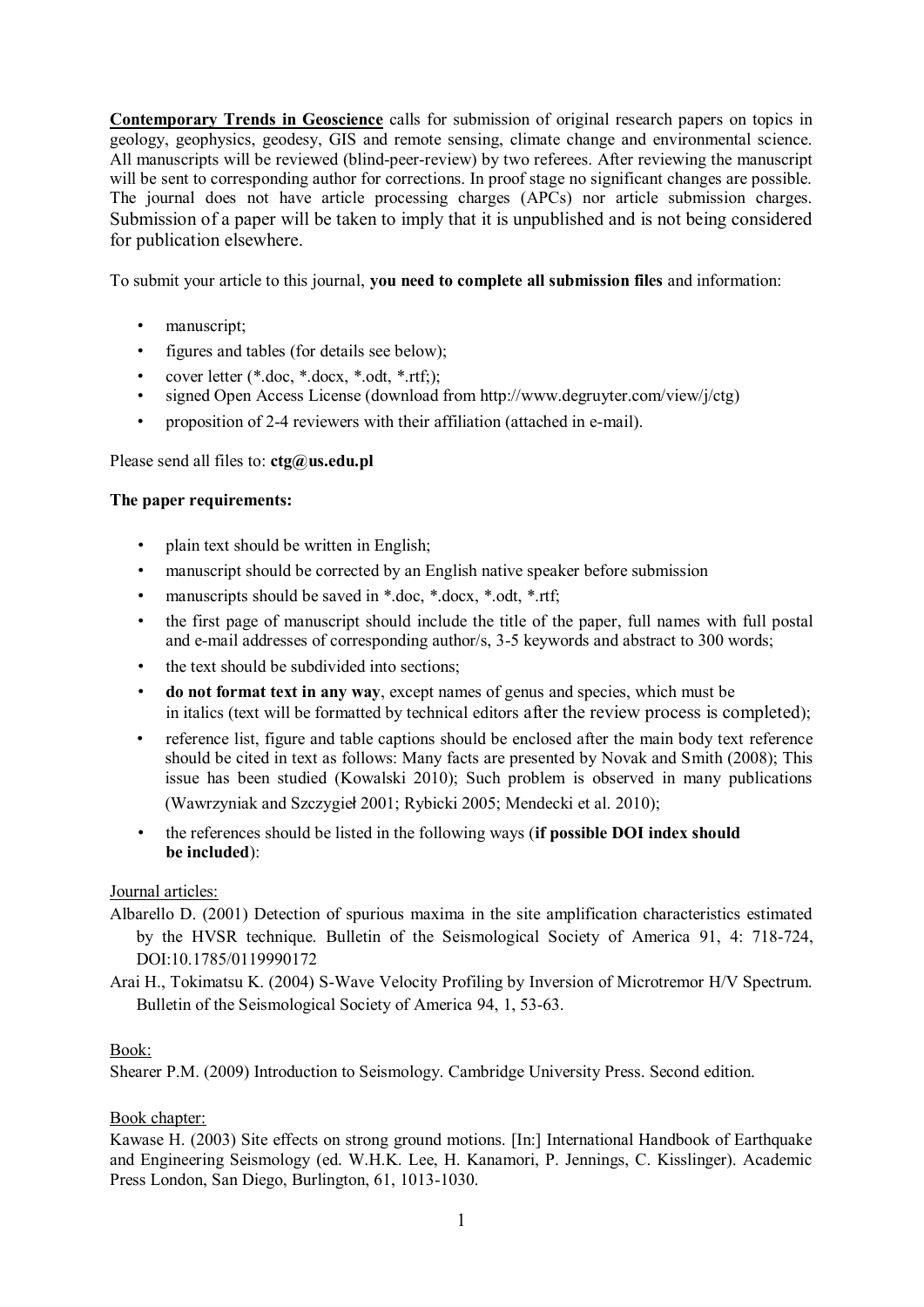Online document:

Cartwright J. (2007) Big stars have weather too. (Website: accessed  $26<sup>th</sup>$  June, 2007 http://physicsweb.org/articles/news/11/6/16/1).

Software with copyrights for corporations: Pangea Scientific (1990) SpheriStat, Version 2.2

Software with copyrights for specific authors:

Reiter F. & Acs P. (1996) TectonicsFP 1.75 computer software for structural geology. Innsbruck Univ., Innsbruck, Austria.

### Dissertation:

Kossakowski J.W. (1995) Experimental research on aphids. Dissertation, University of Silesia

- optional notes can be placed after the references and should comprise e.g. a list of other materials which cannot be properly included among the references, like mining or unpublished materials, maps references and data sources.
- for references not published in English, but having an English summary, the title of the summary should be given;
- for references not published in English, without English summary, the original title must be translated into English and placed prior to the original title as follows:

Mocarz A. (1999) Principles of seismology (Podstawy sejsmologii). PWN, Warszawa (in Polish).

• materials in Cyrillic alphabet should be transcribed into Latin characters

## **Artwork**

Figures, plates, and tables should be sent at full resolution only after the review process is completed, and then in separate files, in \*.tif, \*.bmp, \*.jpg (high quality) \*.svg, \*.eps and named Fig1, Fig2, etc. The text in graphs should be clear and easily readable. Use uniform lettering and sizing (min. font size 7 pts.) of your original artwork. All description should be inserted in the graphs. The figure resolution should be minimum 300 dpi (for color) and 600 dpi (for gray-scale). Those, which must be printed larger than page size should be avoided, folders are not accepted. Special care should be devoted to the arrangement of figures, drawings should made full use of the area. All maps should be indicated by northward arrow, metric scale, longitude and latitude. Try to reduce complicated legend: easily readable pictures are preferred. Use regular types of hatching and/or shading and arrange the picture economically in order to use all the area for data.

Photographic illustrations will appear as figures (or mounted figures, etc.), not as plates. Please, see to the careful aesthetic arrangement of your mounted figures: individual photo's should be compatible in tone and technique. Avoid large areas of background. All figures should be cited in the text in correct numerical order.

#### **Tables**

Tables should be numbered and their maximum size is one page. Font size 7 pts. The tables should be sent as a separate file in \*.xls, \*.xlsx, \*.ods, \*.doc, \*.docx.